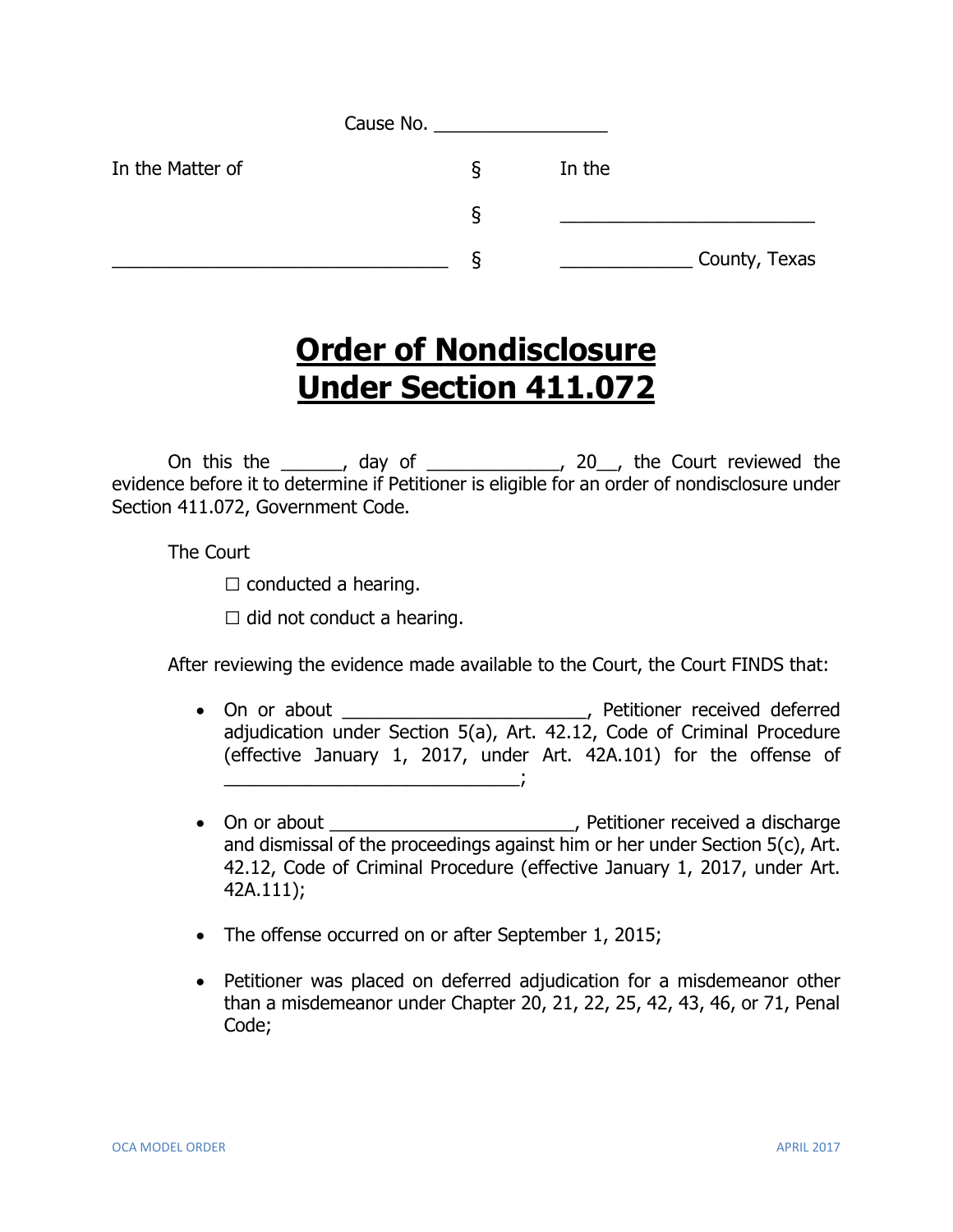- An affirmative finding under Section 5(k), Article 42.12, Code of Criminal Procedure, was not filed in the papers of the Petitioner's case;
- Petitioner has never been previously convicted of or placed on deferred adjudication for another offense other than an offense under the Transportation Code punishable by fine only;
- Petitioner satisfies the requirements of Section 411.074, Government Code, as follows:
	- $\circ$  Petitioner has not, during the period after the court placed the Petitioner on deferred adjudication and during 180 days following the date Petitioner was placed on deferred adjudication, been convicted of or placed on deferred adjudication under Section 5, Article 42.12, Code of Criminal Procedure (effective January 1, 2017, under Subchapter C, Chapter 42A, Code of Criminal Procedure), for any offense other than an offense under the Transportation Code punishable by fine only;
	- o The Petitioner has not been convicted of or placed on deferred adjudication for and has not been previously convicted of or placed on any other deferred adjudication for:
		- an offense requiring registration as a sex offender under Chapter 62, Code of Criminal Procedure;
		- an offense under Section 20.04, Penal Code, regardless of whether the offense is a reportable conviction or adjudication for purposes of Chapter 62, Code of Criminal Procedure;
		- an offense under Section 19.02, 19.03, 20A.02, 20A.03, 22.04, 22.041, 25.07, 25.072, or 42.072, Penal Code; or
		- any other offense involving family violence, as defined by Section 71.004, Family Code; and
	- $\circ$  The Court has not and is not making an affirmative finding that the offense for which the order of nondisclosure is requested involved family violence, as defined by Section 71.004, Family Code; and
- More than 180 days have elapsed since the date the Court placed Petitioner on deferred adjudication.

Additionally, the Court FINDS that issuance of an Order of Nondisclosure is in the best interest of justice.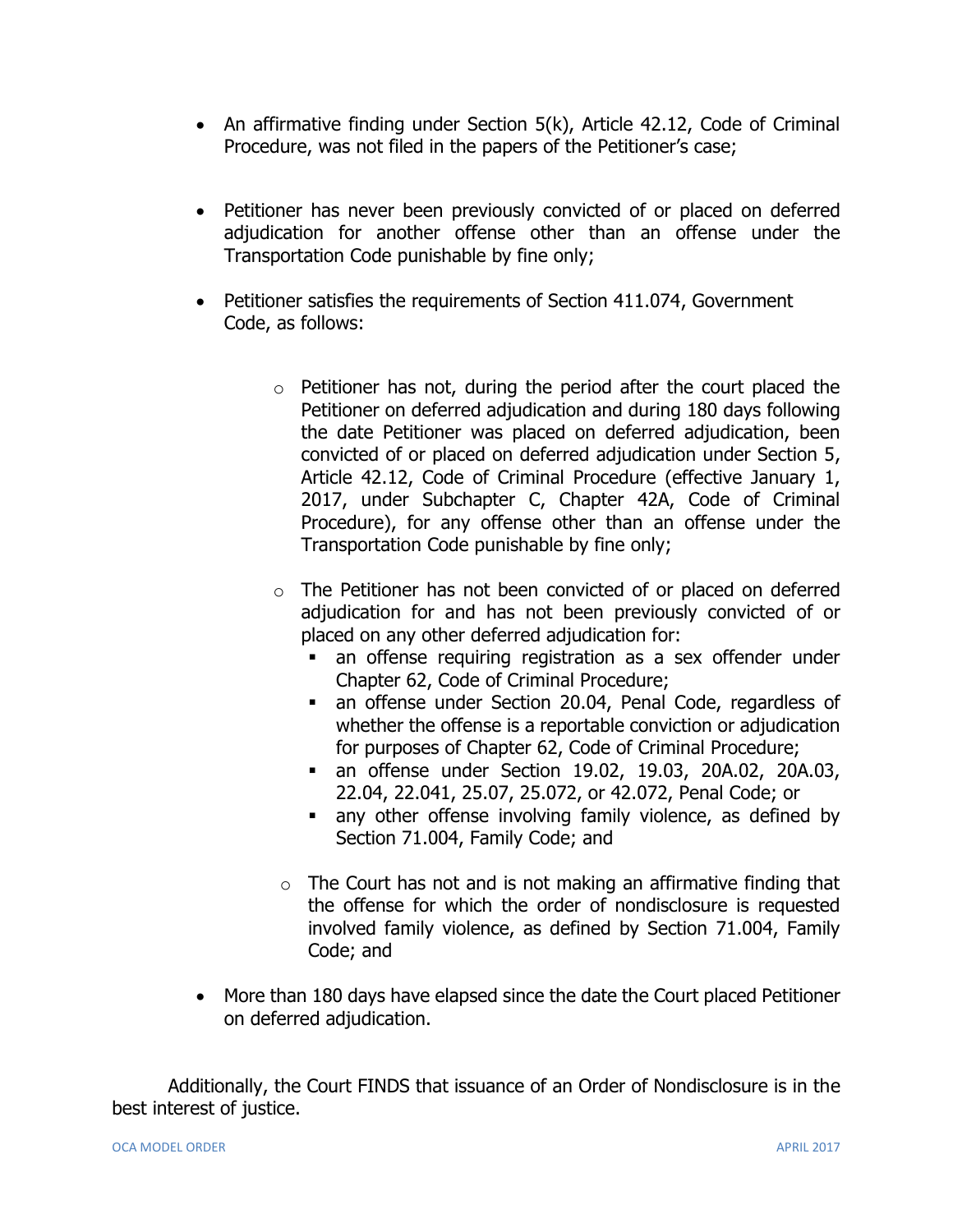Accordingly, **IT IS HEREBY ORDERED** that criminal justice agencies are prohibited from disclosing to the public criminal history record information related to the offense of \_\_\_\_\_\_\_\_\_\_\_\_\_\_\_\_\_\_\_\_\_\_\_\_\_\_\_\_\_\_\_ for which Petitioner was placed on deferred adjudication community supervision on \_\_\_\_\_\_\_\_\_\_\_\_\_\_\_\_\_, 20\_\_\_\_\_ in Criminal Cause No. \_\_\_\_\_\_\_\_\_\_\_\_\_ in **□** District Court **□** County Court **□** County Court at Law No. The county, Texas.

**IT IS FURTHER ORDERED** that the criminal history record information pertaining to the arrest and prosecution of Petitioner for the offense of \_\_\_\_\_\_\_\_\_\_\_\_\_\_\_\_\_\_\_\_\_\_\_\_\_\_\_\_\_\_\_\_\_\_\_, as reflected in Criminal Cause No. \_\_\_\_\_\_\_\_\_\_\_\_\_, shall be sealed and disclosed by the court only to individuals or agencies listed in Section 411.076(a), Government Code.

**IT IS FURTHER ORDERED** that not later than the 15<sup>th</sup> business day after the date this order issued, the clerk of the court (hereinafter "clerk") shall send all relevant criminal history record information contained in this order or a copy of this order to the Crime Records Service of the Texas Department of Public Safety (hereinafter "DPS") by certified mail (return receipt requested) or secure electronic mail, electronic transmission, or facsimile transmission, in accordance with Section 411.075(a), Government Code.

**IT IS FURTHER ORDERED** that not later than 10 business days after receipt of relevant criminal history record information contained in this order or a copy of this order from the clerk, DPS shall seal any criminal history record information maintained by DPS that is the subject of this order; and send all relevant criminal history record information contained in this order or a copy of this order to all state and federal agencies listed in 411.075(b), Government Code, by certified mail (return receipt requested) or secure electronic mail, electronic transmission, or facsimile transmission, in accordance with Section 411.075(b), Government Code.

**IT IS FURTHER ORDERED** that an agency or entity shall seal any criminal history record information maintained by that agency or entity that is the subject of this order not later than 30 business days after the date the agency or entity received relevant criminal history record information contained in this order or a copy of this order from DPS or a clerk, in accordance with Section 411.075(d), Government Code.

**IT IS FURTHER ORDERED** that the clerk shall seal all court records containing information that is the subject of this order as soon as practicable after the date the clerk sends a copy of this order or all relevant criminal history record information contained in this order to DPS, in accordance with Section 411.076(b), Government Code.